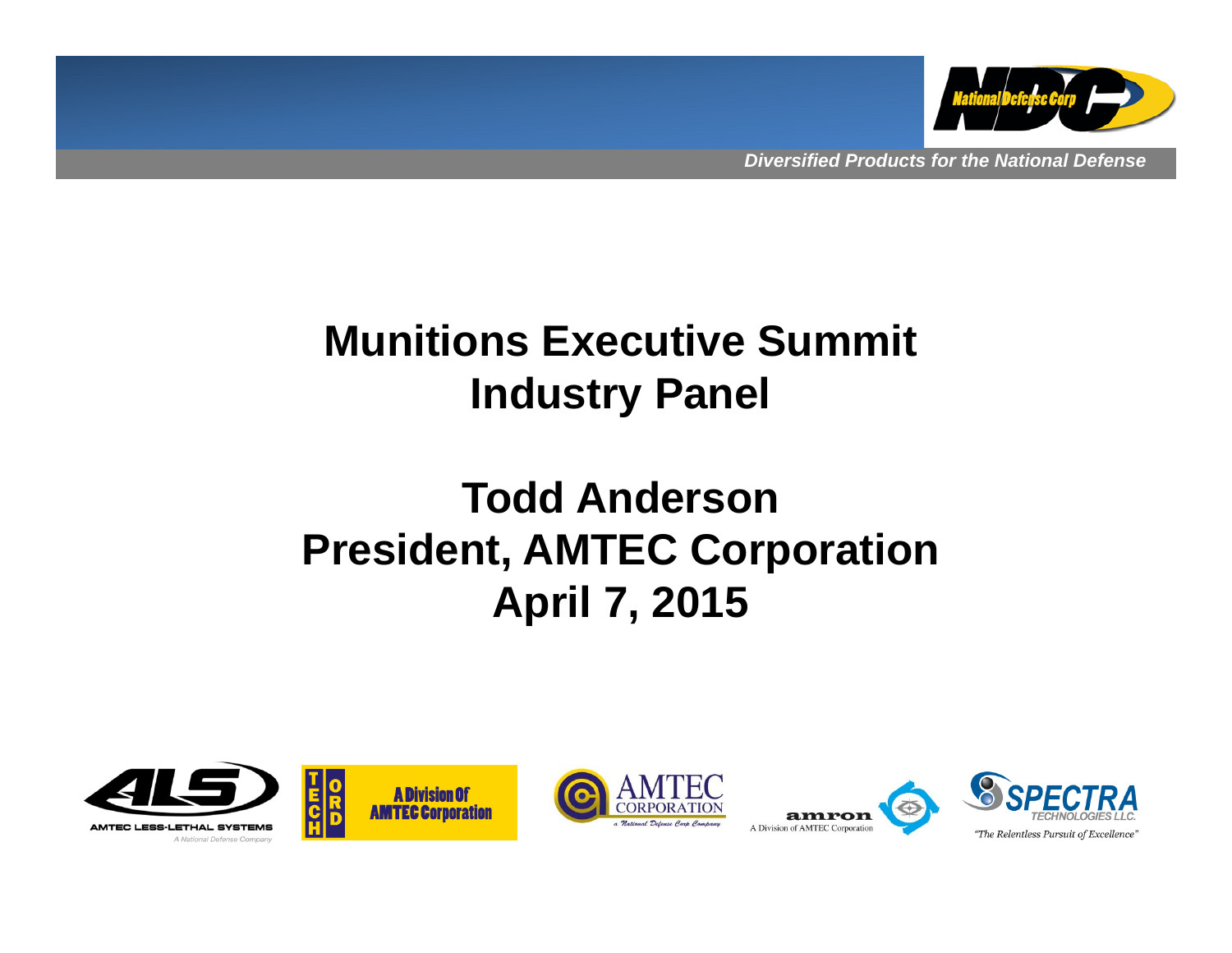# **Current Ammo Environment**



*Diversified Products for the National Defense*

#### **What We Know**

- Budget reductions combined with high inventory levels will create a complete pause in procurement of certain ammunition that will outlast existing backlog. The result will be production lines shutting down completely for an extended period of time.
- Increase in Government oversight and review beyond prior standard, particularly in areas that have no impact on product performance or quality
- With inventory levels high, USG sense of urgency has waned in some cases
- More companies competing for fewer opportunities, resulting in aggressive pricing in the interest of paying down overhead and prolonging life. Reality is that it weakens everyone.

#### **How Are We Coping**

- •Continually improving to do more with less, preparing for down turn
- •Expanding aperture of opportunities to pursue
- $\bullet$  Determining how to utilize manufacturing resources (facilities, equipment, people) for production lines that will be going dormant
- • Understanding that significant ammunition budget decreases will create acquisition opportunities